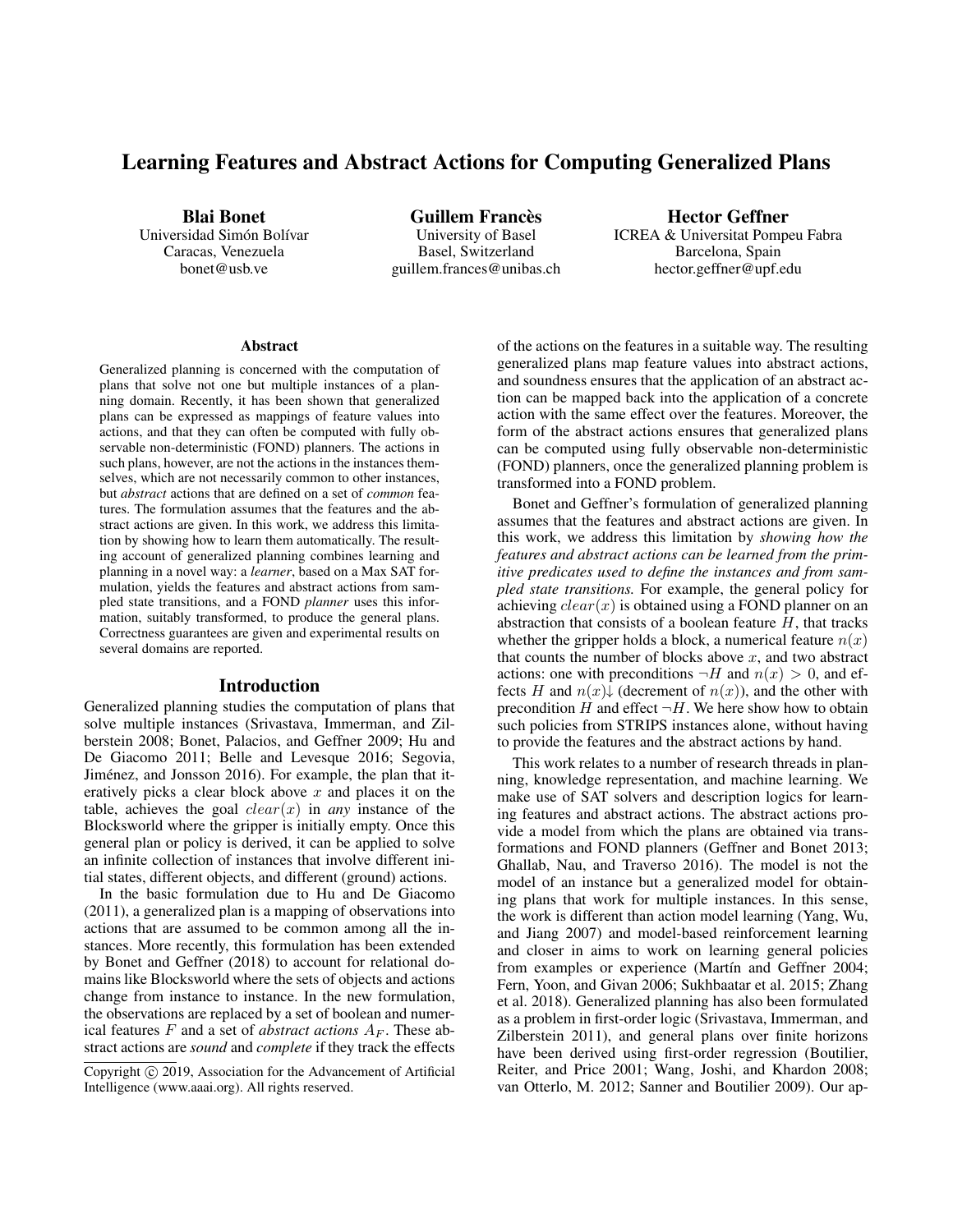proach differs from first-order approaches in the use of propositional planners, and from purely learning approaches in the formal guarantees that are characteristic of planning: if the learned abstract actions are sound, the resulting general plans must be correct.

The paper is organized as follows. We first provide the relevant background, and then show how features and abstract actions can be learned by enforcing soundness and completeness over a set of samples, from a pool of candidate features derived from the domain predicates. The computational model is then summarized, followed by experimental results and a discussion.

# Background

We review generalized planning, abstract actions, and solutions following Bonet and Geffner (2018).

## Generalized Planning

A *generalized planning problem* Q is a collection of planning instances  $P$ . An instance  $P$  is a classical planning problem expressed in some compact language as a tuple  $P = \langle V, I, G, A \rangle$  where V is a set of state variables that can take a finite set of values (boolean or not),  $I$  is a set of atoms over  $V$  defining an initial state  $s_0$ ,  $G$  is a set of literals over  $V$  describing the goal states, and  $A$  is a set of actions a with their preconditions and effects, which define the set  $A(s)$  of actions applicable in any state s, and the successor state function  $f(a, s)$ , for any state s and  $a \in A(s)$ . A state is a valuation over  $V$ , and a solution to  $P$  is an applicable action sequence  $\pi = a_0, \dots, a_n$  that generates a state sequence  $s_0, s_1, \ldots, s_n$  where  $s_n$  is a goal state (makes G true). In this sequence,  $a_i \in A(s_i)$  and  $s_{i+1} = f(a_i, s_i)$  for  $i = 0, \ldots, n - 1$ . A state s is reachable in P if  $s = s_n$  for one such sequence. A solution to the *generalized problem* Q is a solution to all instances  $P \in Q$ . The form of such solutions is described below.

A *feature* f for a class Q of problems represents a function  $\phi_f$  that takes an instance P from Q and a state s reachable in P, and results in a value  $\phi_f(s)$ . A feature is *boolean* if it results in boolean values, and *numeric* if it results in numerical values, here assumed to be non-negative. For example, H and  $n(x)$  are two features in Blocksworld: H, boolean, tracks whether the gripper is empty, while  $n(x)$ , numerical, tracks the number of blocks above x.

Symbols like x denote *parameters* whose value depends on the instance  $P$  in  $Q$ . For example, if  $Q_{clear}$  denotes the Blocksworld instances with goals of the form  $clear(x)$ , then a problem P with goal  $clear(A)$  will belong to  $Q_{clear}$  and the value of  $x$  in  $P$  will be (the block)  $A$ .

While instances  $P$  in a generalized problem  $Q$  would normally share some structure (Bonet and Geffner 2015), like the same planning domain and predicate symbols, this is not strictly necessary. On the other hand, the features  $f$  must be common to all the instances in  $Q$  and represent functions  $\phi_f(s)$  that are well defined over all reachable states s.

## Abstract Actions

An *abstract action* for a generalized problem Q and a set F of features is a pair  $\bar{a} = \langle Pre; Eff \rangle$  where P re and Eff are the preconditions and effects expressed in terms of the set  $V_F$  of boolean and numerical *state variables* associated with the features. Preconditions and effects over boolean state variables p are literals of the form p and  $\neg p$ , that abbreviate the atoms  $p = true$  and  $p = false$ , while preconditions and effects over numerical state variables  $n$  are of the form  $n = 0$  and  $n > 0$ , and  $n\downarrow$  (decrements) and  $n\uparrow$  (increments), respectively. The language for the abstraction, that combines boolean and numerical variables that can be decreased or increased by unspecified amounts, is the language of *qualitative numerical problems (QNPs)*. Unlike standard numerical planning problems (Helmert 2002), QNPs are decidable and can be solved effectively by means of FOND planners (Srivastava et al. 2011; Bonet et al. 2017).

Features f refer to *state functions*  $\phi_f(s)$  in the instances P of the generalized problem Q, but to *state variables* in the abstraction. An *abstract state* is a *truth valuation* over the atoms p and  $n = 0$  defined over the state variables p and n associated with the boolean and numerical features. The abstract state  $\bar{s}$  that *corresponds* to a concrete state s in an instance  $P$  of  $Q$  is the truth valuation that makes  $p$  true iff  $\phi_p(s) = true$ , and  $n = 0$  true iff  $\phi_n(s) = 0$ . An abstract action  $\bar{a}$  is applicable in s if its preconditions are true in  $\bar{s}$ .

An action a and an abstract action  $\bar{a} = \langle Pre; Eff \rangle$  *have the same qualitative effects over the features* F *in a state* s when both are applicable in s with the same effects on the boolean features and the same *qualitative effects* on the numerical features. If  $s'$  is the result of applying  $a$  in  $s$ , this means that (Bonet and Geffner 2018): 1)  $p \in Eff$ and  $\neg p \in Pre$  iff  $\phi_p(s)$  is false and  $\phi_p(s')$  is true (i.e., p becomes true), 2)  $\neg p \in Eff$  and  $p \in Pre$  iff  $\phi_p(s)$  is true and  $\phi_p(s')$  is false (p becomes false), 3)  $n \uparrow \in Eff$ iff  $\phi_n(s') > \phi_n(s)$  (*n* increases), and 4)  $n \downarrow \in Eff$  iff  $\phi_n(s') < \phi_n(s)$  (*n* decreases).

**Example.** Let  $Q_{clear}$  stand for all Blocksworld instances with stack and unstack actions and goal  $clear(x)$ , let  $F =$  ${H, n(x)}$  be the set with the two features above, and let s be a reachable state in an instance P in  $Q_{clear}$  where the gripper is empty, the atoms  $on(A, B)$  and  $clear(A)$  are true, and the block  $A$  is above  $x$ . In this state  $s$ , the abstract action  $\bar{a} = \langle \neg H, n(x) > 0; H, n(x) \rangle$  and the concrete action  $a =$  Unstack $(A, B)$  have the same effect over the features. Indeed,  $\bar{a}$  and  $a$  are both applicable in s, and while  $\bar{a}$  makes the variable H true and decreases  $n(x)$ , the action a results in a state s' where  $\phi_H(s')$  is true and  $\phi_{n(x)}(s') < \phi_{n(x)}(s)$ . П

## Sound and Complete Abstractions

Soundness and completeness are the key properties that enable us to reason about the collection of instances  $Q$  in terms of abstract actions that operate at the level of the features:

**Definition 1.** A set of abstract actions  $A_F$  over the features F *is* sound *relative to* Q *iff for any reachable state* s *over an instance* P in  $\mathcal{Q}$ , if an abstract action  $\bar{a}$  in  $A_F$  is applicable *in*  $\overline{s}$ *, there is an action* a *in* P *that is applicable in* s *and has the* same qualitative effects *over the features as*  $\bar{a}$ *.* 

**Definition 2.** A set of abstract actions  $A_F$  is complete *iff for any reachable state* s *over an instance* P *in* Q *and any ac-*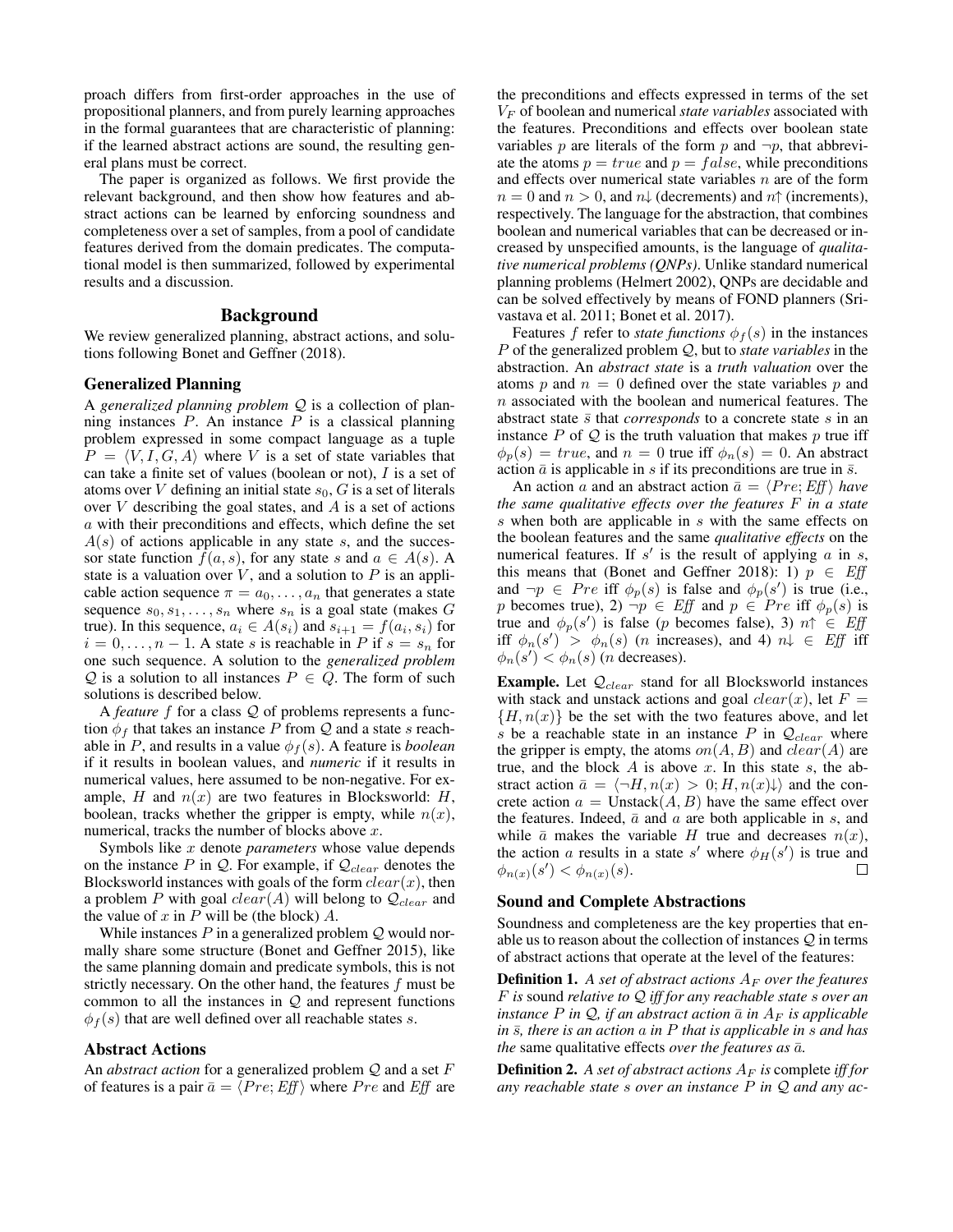*tion* a *in* P *that is applicable in* s*, there is an abstract action*  $\bar{a}$  *in*  $A_F$  *that is applicable in*  $\bar{s}$  *and has the* same qualitative effects over the features as a.

Let us say that action a *instantiates* abstract action  $\bar{a}$  in a state s, and  $\bar{a}$  *captures* a in s, when a and  $\bar{a}$  are both applicable in s and have the same qualitative effects over the features. Then, soundness means that any abstract action that is applicable in some reachable state can always be instantiated by a concrete action, while completeness means that any concrete action that is applicable in some reachable state is always captured by an abstract action.

It may well be possible that a feature set  $F$  does not support a set of abstract actions  $A_F$  that is both sound and complete relative to Q. Soundness, however, is crucial for deriving general plans that are valid. An important intuition is that the features in F support a set of sound abstract actions  $A_F$ when the effects of the concrete actions over F can be *predicted*; that is, the qualitative values of the features in a state s of an instance  $P$ , as captured by  $\bar{s}$ , *determine* the possible ways in which the actual values of the features may change in the transitions from  $s$  to a successor state  $s'$ . Hence, if  $a$ and  $b$  are two actions applicable in  $s$  such that one makes  $p$ true and the other increases the value of  $n$ , then in any other state t such that  $\bar{t} = \bar{s}$ , there should be applicable actions a' and  $b'$  with the same qualitative effects on  $p$  and  $n$ .

**Example.** The abstract action set  $A_F = {\{\bar{a}, \bar{a}'\}}$  where  $\bar{a} =$  $\langle \neg H, n(x) \rangle > 0; H, n(x) \rangle$  and  $\overline{a}' = \langle H, \neg H \rangle$ , defined over the feature set  $F = \{H, n(x)\}\$ , is sound but not complete relative to  $Q_{clear}$ . The actions in  $A_F$  capture the concrete actions that pick blocks from above  $x$  and put them away, but not other actions like stacking a block above  $x$ , or picking a block that is not above  $x$ .

#### Solutions

A solution to a problem  $Q$  given the features  $F$  and abstract actions  $A_F$  is a partial function  $\pi$  that maps *abstract states* into *abstract actions* such that  $\pi$  solves all instances P in Q. The plan or policy  $\pi$  induces a trajectory  $s_0, a_0, s_1, \ldots, s_n$ in an instance P of Q iff 1)  $s_0$  is the initial state in P, 2)  $a_i$  is one of the actions that instantiate  $\pi(\bar{s}_i)$  in  $s_i$ , 3)  $a_i$  is applicable in  $s_i$  and  $s_{i+1} = f(a_i, s_i)$ , and 4)  $s_n$  is a goal state of P, or  $\pi(\bar{s}_n)$  is undefined, not applicable in  $\bar{s}_n$ , or no applicable action  $a_n$  in P instantiates  $\pi(\bar{s}_n)$ . The policy  $\pi$  solves *P* iff all trajectories induced by  $\pi$  reach a goal state of *P*.

**Example.** A solution for  $Q_{clear}$  with  $F = \{H, n(x)\}\$ is the policy  $\pi$  given by the rules  $\neg H, n(x) > 0 \Rightarrow \bar{a}$  and  $H, n(x) > 0 \Rightarrow \bar{a}$  for the abstract actions  $\bar{a}$  and  $\bar{a}$  above. The policy picks blocks above  $x$  and puts them aside (never above x) until  $n(x)$  becomes zero.  $\Box$ 

## Computation

The steps for obtaining policies  $\pi$  for a generalized problem  $Q$  using the features F and abstract actions  $A_F$  are as follows (Bonet and Geffner 2018):

1. The state variables  $V_F$  and the abstract actions  $A_F$  are extended with initial and goal formulas  $I_F$  and  $G_F$  over  $V_F$  to yield the *abstraction*  $Q_F = \langle V_F, I_F, G_F, A_F \rangle$ ,

which is a QNP. For soundness,  $I_F$  must be such that the initial states of instances P in  $Q$  all satisfy  $I_F$ , while all states that satisfy  $G_F$  must be goal states of  $P$ .

- 2. The abstraction  $Q_F = \langle V_F, I_F, G_F, A_F \rangle$  is converted into a *boolean FOND* problem  $Q'_F = \langle V'_F, I'_F, G'_F, A'_F \rangle$ by replacing the numerical variables  $n \in N$  by the symbols  $n = 0$ , the first-order literals  $n = 0$  by propositional literals  $n = 0$ , the effects  $n \uparrow$  by effects  $n > 0$ , and the effects  $n\downarrow$  by non-deterministic effects  $n > 0 | n = 0$ .
- 3. The solutions computed by a FOND planner on  $Q'_F$  are the strong cyclic solutions of  $Q'_F$  (Cimatti, Roveri, and Traverso 1998). Such solutions however do not necessarily solve  $Q_F$  because the non-deterministic effects  $n > 0 | n = 0$  in  $Q'_F$  are not *fair* but *conditionally fair*: infinite decrements of *n* ensure that  $n = 0$  is true eventually but *only* when the number of increments of  $n$  is finite. The problem of obtaining solutions of  $Q'_F$  that only assume conditional fairness, the so-called terminating solutions (Srivastava et al. 2011), is mapped into the problem of solving an amended FOND  $Q_F^+$  that assumes standard fairness (Bonet et al. 2017).<sup>1</sup>

Theorem 3 (Bonet and Geffner (2018)). *If the abstract actions*  $A_F$  *are sound relative to the generalized problem*  $Q$ , *the solutions to* Q + F *computed by FOND planners off-theshelf are solutions to* Q*.*

**Example.** Let us restrict  $Q_{clear}$  to those instances where the gripper is initially empty and there are blocks on top of  $x$ . For  $F = \{H, n(x)\}\$  and  $A_F = \{\bar{a}, \bar{a}'\}\$ as above,  $Q_F =$  $\langle V_F, I_F, G_F, A_F \rangle$  may be defined with  $I_F = \{\neg H, n(x) >$  $[0]$  and  $G_F = \{n(x) = 0\}$ .  $Q'_F$  is like  $Q_F$  but with  $n(x) = 0$ regarded as a propositional symbol,  $n(x) > 0$  as its negation, and the effect  $n(x)$  replaced by  $n(x) > 0 | n(x) = 0$ . Since no action in  $A_F$  increases  $n(x)$ , the strong solutions of  $Q'_F$  are solutions to  $Q_{clear}$  (Bonet et al. 2017). □

#### Approximate Soundness and Completeness

The formulation and computational model above, from (Bonet and Geffner 2018), assume that the features  $F$  and abstract actions  $A_F$  are given. The contribution of this work is a *method for learning them automatically by enforcing a form of soundness and completeness over a set of samples:*

Definition 4. *For a generalized problem* Q*, a* sample set S is a non-empty set of tuples  $(s, s', P)$  such that  $\hat{I}$ ) P is *an instance of* Q*, 2)* s *is a reachable state in* P*, 3)* s 0 *is a successor of s* in P; i.e.,  $s' = f(a, s)$  *for some action*  $a \in$  $A(s)$ , and 4) S is closed in the sense that if  $(s, s', P) \in S$ , *then*  $(s, s'', P) \in S$  *for any successor*  $s''$  *of*  $s$  *in*  $P$ *.* 

By assuming that sampled states s are tagged with the instance P, we abbreviate the tuples  $(s, s', \overline{P})$  as  $(s, s')$ , and refer to the states s' in the pairs  $(s, s') \in S$  as the successors of s in S. The closure condition 4) requires that states s appearing *first* in pairs  $(s, s')$  must be fully expanded in  $S$ ; namely, all possible transitions  $(s, s'')$  must be in the sample. We call them the *expanded* states in S.

<sup>&</sup>lt;sup>1</sup>Translator available at https://github.com/bonetblai/qnp2fond.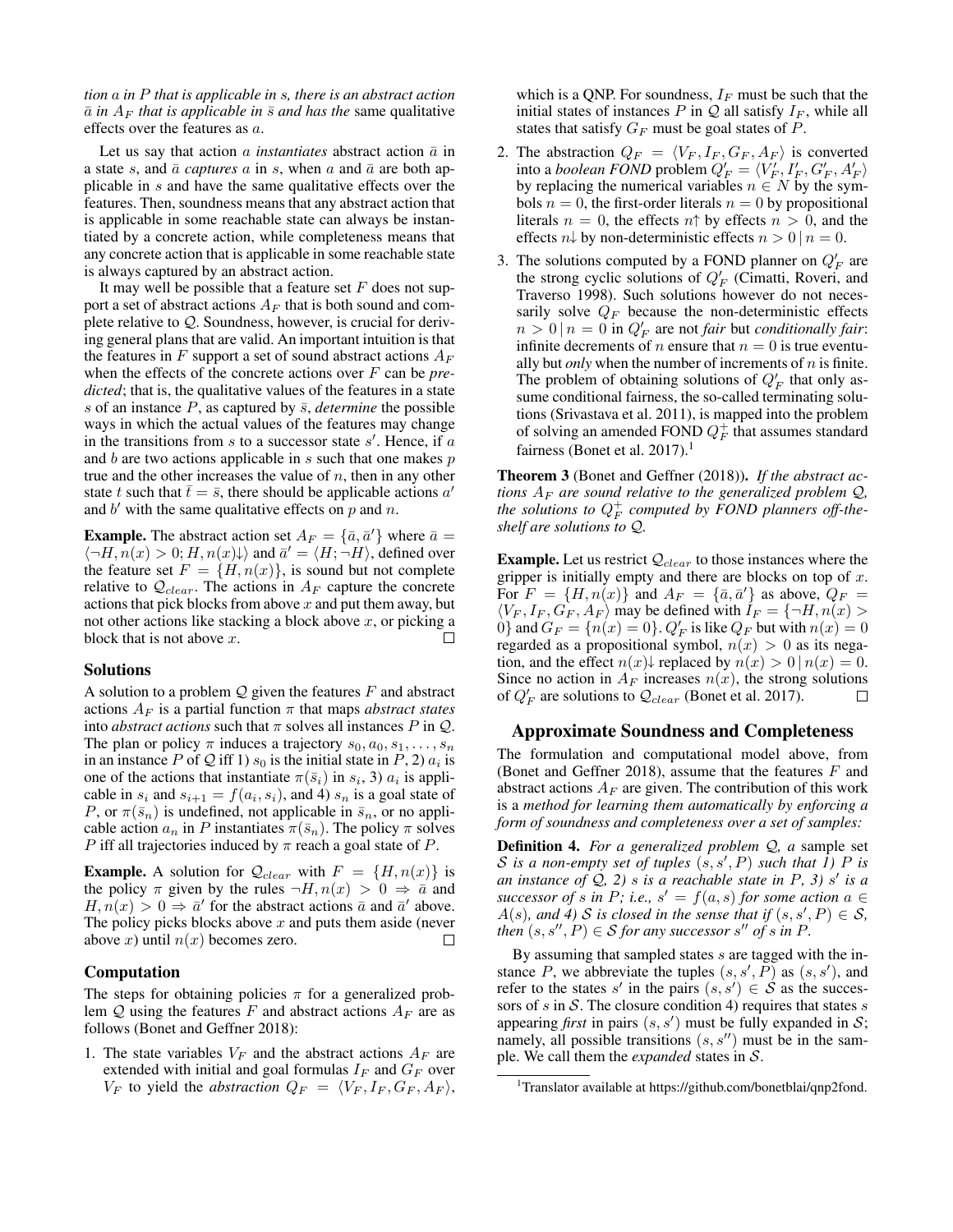For defining soundness and completeness *over a sample* set, we say that a transition  $(s, s')$  and an abstract action  $\bar{a}$ have the same qualitative effects over the features, when in the state  $s$ , the action  $a$  that maps  $s$  into  $s'$  and the abstract action  $\bar{a}$  have the same qualitative effects over the features:

**Definition 5.** A set of abstract actions  $A_F$  is sound relative to a sample set S for Q iff for any abstract action  $\bar{a}$  in  $A_F$ *applicable in an expanded state* s *of* S*, there is a transition*  $(s, s') \in S$  with the same qualitative effects over F as  $\bar{a}$ .

**Definition 6.** A set of abstract actions  $A_F$  is complete relative to a sample set  $S$  *for Q iff for each transition*  $(s, s')$  *in S*, *there is an abstract action*  $\bar{a}$  *in*  $A_F$  *with the same qualitative effects over* F *that is applicable in* s*.*

For a sufficiently large sample set, the approximate and exact notions of soundness and completeness converge.

# Learning Features and Abstract Actions

In order to learn the features and abstract actions from a sample set S for Q, we define a propositional formula  $T(S, \mathcal{F})$ , where  $F$  represents a large pool of candidate features, that is *satisfiable* iff there is a set of abstract actions  $A_F$  over  $F \subseteq \mathcal{F}$  that is sound and complete relative to  $\mathcal{S}$ .

# SAT Encoding:  $T(S, \mathcal{F})$  and  $T_G(S, \mathcal{F})$

For each transition  $(s, s') \in S$  and each feature  $f \in \mathcal{F}$ ,  $\Delta_f(s, s') \in \{+, -, \uparrow, \downarrow, \perp\}$  denotes the *qualitative change of value* of feature f along the transition  $(s, s')$ , which can go from false to true  $(+)$ , from true to false  $(-)$  or remain unchanged  $(\perp)$ , for boolean features, and can increase  $(\uparrow)$ , decrease  $(\downarrow)$ , or remain unchanged  $(\perp)$ , for numerical features. The *propositional variables* in  $T(S, \mathcal{F})$  are then:

- selected(f) for each  $f \in \mathcal{F}$ , true iff f selected (in F).
- $D_1(s, t)$  for states s and t expanded in S, true iff the selected features distinguish s from t; i.e., if s and t disagree on the truth value of some selected feature, either a boolean or numeric feature,
- $D_2(s, s', t, t')$  for each  $(s, s')$  and  $(t, t')$  in S, true iff some selected feature f distinguishes the two transitions; i.e.,  $\Delta_f(s, s') \neq \Delta_f(t, t')$  for some selected feature f.

The first formulas in  $T(S, \mathcal{F})$  capture the meaning of  $D_1$ :

$$
D_1(s,t) \Leftrightarrow \bigvee_f selected(f) \tag{1}
$$

where f ranges over the features in  $\mathcal F$  with different qualitative values in  $s$  and  $t$ ; namely, boolean features  $p$  with different truth values in  $s$  and  $t$ , and numerical features  $n$  for which the atom  $n = 0$  has different truth values in s and t.

The second class of formulas encode the meaning of  $D_2$ :

$$
D_2(s, s', t, t') \Leftrightarrow \bigvee_f selected(f) \tag{2}
$$

where  $f$  ranges over the features in  $\mathcal F$  that have the same qualitative values in  $s$  and  $t$  but which change differently in the two transitions; i.e.,  $\Delta_f(s, s') \neq \Delta_f(t, t')$ .

The third class of formulas relate  $D_1$  and  $D_2$  by enforcing *soundness* and *completeness* over the sample:

$$
\neg D_1(s,t) \Rightarrow \bigvee_{t'} \neg D_2(s,s',t,t') \tag{3}
$$

where s and t are expanded states in  $S$ , s' is a successor of s in S, and t' ranges over the successors of t in S. This formula is crucial. It says that *if the selected features do not distinguish state* s *from* t*, then for each action* a *that maps* s *into* s 0 *, there must be an action* b *that maps the state* t *into a state*  $t'$  *such that the two transitions*  $(s, s')$  *and*  $(t, t')$  *affect the selected features in the same way.* The formula does not mention the actions a and b because their identity does not matter; it is just the state transitions that count. In addition, the formula does not involve abstract actions as they will be obtained from the transitions and the satisfying assignment. Indeed, for each transition  $(s, s')$  in the sample, there will be an abstract action  $\bar{a}$  that accounts for the transition; i.e., with the same qualitative effects over the selected features. Moreover, if  $D_1(s,t)$  and  $D_2(s, s', t, t')$  are both false in the satisfying assignment, the two transitions  $(s, s')$  and  $(t, t')$ will be captured by the same abstract action.

The fourth and last class of formulas force the selected features to distinguish goal from non-goal states as:

$$
D_1(s,t) \tag{4}
$$

where s and t are expanded states in  $S$  such that exactly one of them is a goal state. For this, it is assumed that the states in the sample are labeled as goal or non-goal states.

The SAT theory  $T(S, \mathcal{F})$  given by formulas (1)–(4) has  $|\mathcal{F}| + m^2(b^2 + 1)$  propositional variables, where m is the number of expanded states in  $S$ , and b is their average branching factor (transitions per state). The number of clauses is bounded by  $m^2(2 + b^2 + b + |\mathcal{F}|(b^2 + 1)).$ 

We also consider an alternative SAT theory  $T_G(\mathcal{S}, \mathcal{F})$  that is similar to  $T(S, \mathcal{F})$  but smaller. It is obtained by marking some transitions  $(s, s')$  in S as *goal relevant*. Then, rather than creating abstract actions to account for all the transitions, we only create abstract actions to account for the marked transitions. This is achieved by drawing the states s and the transitions  $(s, s')$  in formulas (1) and (2) from the set of marked transitions in  $S$ . The states  $t$  and the transitions  $(t, t')$ , on the other hand, are drawn from the whole sample set  $S$  as before. This simplification preserves soundness over  $S$  but completeness is not over  $S$  but over the marked transitions in S. The goal-relevant transitions in S are obtained by computing one plan for each sampled instance  $P$  from  $Q$ .

# Extracting  $F$  and  $A_F$

For a satisfying assignment  $\sigma$  of the theories  $T(S, \mathcal{F})$  and  $T_G(\mathcal{S}, \mathcal{F})$ , let  $F_{\sigma}$  be the set of features f in F such that selected(f) is true in  $\sigma$ , and let  $A_{\sigma}$  be the set of abstract actions that *capture* all transitions  $(s, s')$  in S, in the case of theory T, and the goal-relevant transitions  $(s, s')$  in S, in the case of  $T_G$ . The abstract action  $\bar{a} = \langle Pre; Eff \rangle$  that captures the transition  $(s, s')$  has the *precondition* p (resp.  $\neg p$ ) if p is a boolean feature in  $F_{\sigma}$  that is true (resp. false) in s, and has the precondition  $n = 0$  (resp.  $n > 0$ ) if n is a numerical feature in  $F_{\sigma}$  such that  $n = 0$  is true (resp. false) in s. Similarly,  $\bar{a}$  has the *effect* p (resp.  $\neg p$ ) if p is a boolean feature in  $F_{\sigma}$  that is true (resp. false) in s' but false (resp. true) in s, and the effect  $n\downarrow$  (resp.  $n\uparrow$ ) if n is a numerical feature in  $F_{\sigma}$  whose values decreases (resp. increases) in the transition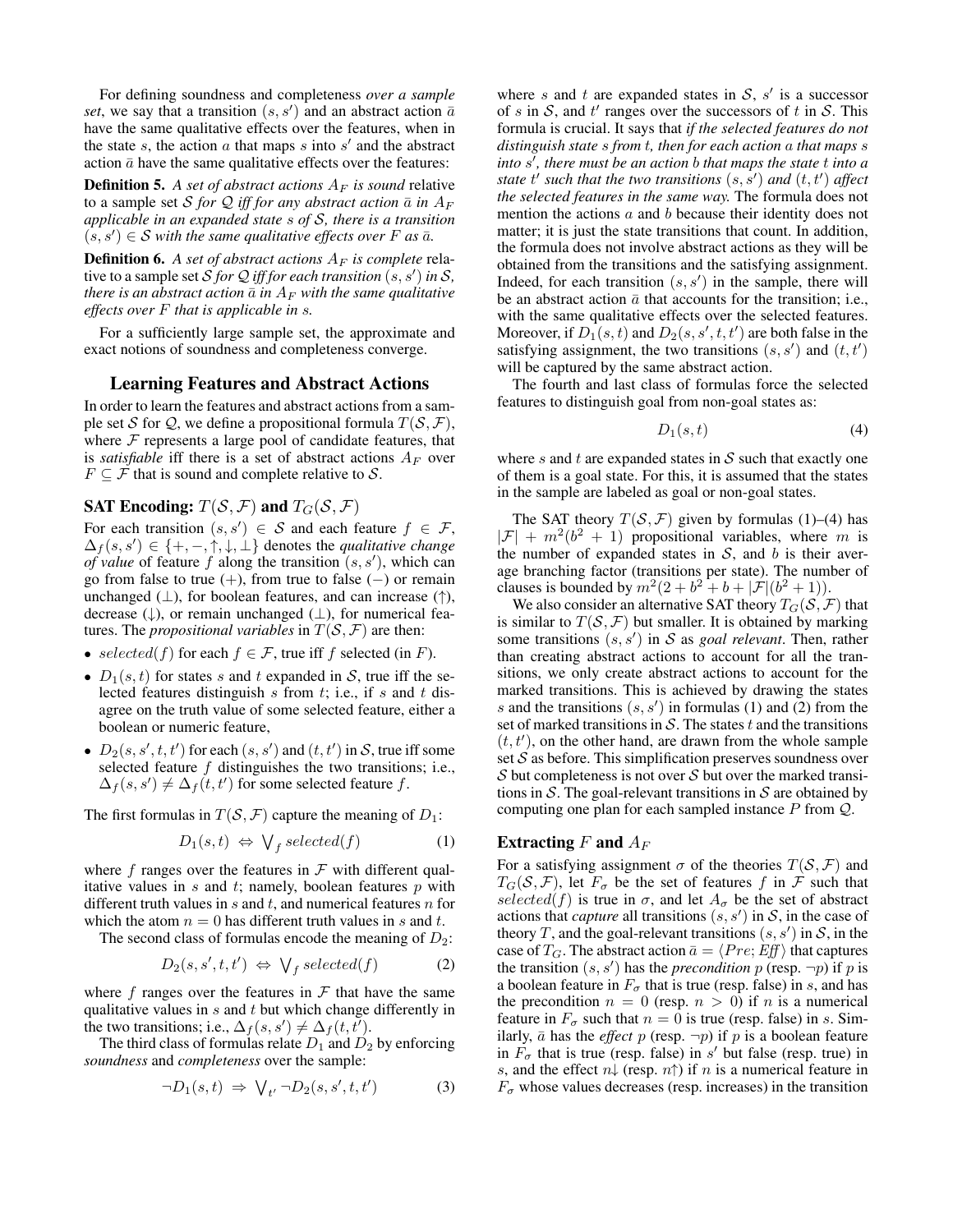from  $s$  to  $s'$ . Duplicate abstract actions are removed, and if two abstract actions  $\bar{a}$  and  $\bar{a}'$  differ only in the sign of a precondition, the two abstract actions are merged into one with the precondition dropped.

**Theorem 7.** *The theory*  $T(S, \mathcal{F})$  *is satisfiable iff there is a set of features*  $F \subseteq F$  *and a set of abstract actions*  $A_F$  *over* F such that  $A_F$  is sound and complete relative to S.

**Theorem 8.** *If*  $\sigma$  *is a satisfying assignment of*  $T(S, \mathcal{F})$ *, the set*  $A_{\sigma}$  *of abstract actions over*  $F_{\sigma}$  *is sound and complete relative to* S*.*

**Theorem 9.** *If*  $\sigma$  *is a satisfying assignment of*  $T_G(S, \mathcal{F})$ *, the set*  $A_{\sigma}$  *of abstract actions over*  $F_{\sigma}$  *is sound relative to* S *and complete relative to the marked transitions in* S*.*

While the initial and goal expressions  $I_F$  and  $G_F$  of the abstract problem can be learned from the satisfying assignment  $\sigma$  as well, for simplicity, in the examples below they are provided by hand. $<sup>2</sup>$ </sup>

Different assignments  $\sigma$  result in different feature sets  $F_{\sigma}$ and abstract action sets  $A_{\sigma}$ . Simpler and more meaningful features are found by minimizing a cost measure such as  $|F_{\sigma}|$  or, more generally,  $\sum_{f \in F_{\sigma}} cost(f)$ . To achieve this, we cast our problem into a constrained optimization problem, more specifically, a Weighted Max-SAT problem, where clauses resulting from the theories  $T$  or  $T_G$  are taken as *hard* clauses, and we add, for each feature  $f \in \mathcal{F}$ , a *soft* unit clause  $\neg selected(f)$  with weight  $cost(f)$ , defined below.

# Feature Pool

The feature pool F used in  $T(S, \mathcal{F})$  is obtained from the predicates encoding the instances in  $Q$  that are assumed to be common to all such instances. From these *primitive predicates* and some composition rules, we define a large set of *derived predicates*  $\overline{r}$  *of arity* 1 whose denotation  $\overline{r}^s$ in a state  $s$  over an instance  $P$  refers to the set of constants (objects)  $c$  in  $P$  that have the property  $r$  in  $s$ ; i.e.,  $r^s = \{c \mid r(c) \text{ is true in } s\}.$  Boolean and numerical features  $p_r$  and  $n_r$  can then be defined from r, denoting the functions  $\phi_{p_r}(s)$  and  $\phi_{n_r}(s)$ : the first is 0 if  $|r^s| = 0$  and else is 1, the second represents the cardinality  $|r^s|$  of r in s.

Unary predicates  $r(x)$  can be created by definitions of the form " $r(x)$  iff  $\exists y [q(x, y) \wedge t(y)]$ " where q and t are primitive predicates of arity 2 and 1 respectively. We use instead the syntax and grammar of description logics (Baader et al. 2003). In description logics, unary and binary predicates are referred to as *concepts* C and *roles* R. Description logics have been used for capturing general policies using purely learning methods (Martín and Geffner 2004; Fern, Yoon, and Givan 2006).

#### **Concepts**

The concepts and roles denoted as  $C_p$  and  $R_p$  represent the *primitive predicates* of arity 1 and 2 respectively. The grammar for generating new concepts and roles from them is:

- $C_A \leftarrow C_p, C_u, C_x$ , primitive, universal, nominals:  $C_u$  denotes universe,  $C_x$  denotes  $\{x\}$  for parameter x if any,
- $C \leftarrow \neg C_A$ , negation on primitive, universal, nominals,
- $C \leftarrow C \sqcap C'$ , conjunctions,
- $C \leftarrow \exists R.C, \forall R.C, \text{first denotes } \{x : \exists y [R(x, y) \land C(y)]\},\$ the second denotes  $\{x : \forall y[R(x, y) \wedge C(y)]\}$ ,
- $C \leftarrow R = R'$ , denotes  $\{x : \forall y [R(x, y) = R'(x, y)]\},\$
- $R \leftarrow R_p, R_p^{-1}, R_p^+, [R_p^{-1}]^+$ : primitive, inverse, and transitive closure of both.

The denotations  $C^s$  and  $R^s$  for concepts and roles follows from the rules and the denotation of primitive concepts and roles. For example, for the concept  $C : \exists on^+.C_x$  in Blocksworld,  $C^s$  denotes the set of blocks that are above x.

#### Candidate Features

The *complexity* of a concept or role is the minimum number of grammar rules needed to generate it. The set of concepts and roles with complexity no greater than  $k$  is referred to as  $\mathcal{G}^k$ . When generating  $\mathcal{G}^k$ , redundant concepts are incrementally pruned. A concept is deemed redundant when its denotation coincides with the denotation of a previously generated concept over all states in S. The set  $\mathcal{F} = \mathcal{F}^k$ , defined from  $\mathcal{G}^k$ , contains the following features:

- For each nullary primitive predicate p, a *boolean* feature  $b_p$  that is true in s iff p is true in s.
- For each concept *C*, a *boolean* feature  $b_C$ , if  $|C^s| \in \{0, 1\}$ for all sampled states  $s$ , and a *numerical* feature  $n<sub>C</sub>$  otherwise. The value of  $b_C$  in s is true iff  $|C^s| > 0$ ; the value of  $n_C$  is  $|C^s|$ .
- Numerical features  $dist(C_1, R:C, C_2)$  that represent the smallest *n* such that there are objects  $x_1, \ldots, x_n$  satisfying  $C_1^s(x_1)$ ,  $C_2^s(x_n)$ , and  $(R:C)^s(x_i,x_{i+1})$  for  $i =$  $1, \ldots, n$ . The denotation  $(R:C)^s$  contains all pairs  $(x, y)$ in  $R^s$  such that  $y \in C^s$ .

The measure  $cost(f)$  is set to the complexity of C for  $n_C$ and  $b_C$ , to 0 for  $b_p$ , and to the sum of the complexities of  $C_1$ , R, C, and  $C_2$ , for  $dist(C_1, R:C, C_2)$ . Only features with cost bounded by k are allowed in  $\mathcal{F}^k$ .

# Computational Model: Summary

The steps for computing general plans are then:

- 1. a sample set S is computed from a few instances  $P$  of a given generalized problem Q,
- 2. a pool of features  $\mathcal F$  is obtained from the predicates in the instances, the grammar, a bound k, and the sample  $S$ (used for pruning),
- 3. an assignment  $\sigma$  of  $T(S, \mathcal{F})$  or  $T_G(S, \mathcal{F})$  that minimizes  $\sum_{f \in F_{\sigma}} cost(f)$  is obtained using a Max SAT solver,
- 4. features F and abstract actions  $A_F$  are extracted from  $\sigma$ ,
- 5. the abstraction  $Q_F = \langle V_F, I_F, G_F, A_F \rangle$  is defined with initial and goal conditions  $I_F$  and  $G_F$  provided by hand to match Q,

 ${}^{2}G_{F} = G_{\sigma}$  may be defined as the DNF formula whose terms correspond to the abstract states over  $F_{\sigma}$  that correspond to goal states in the sample.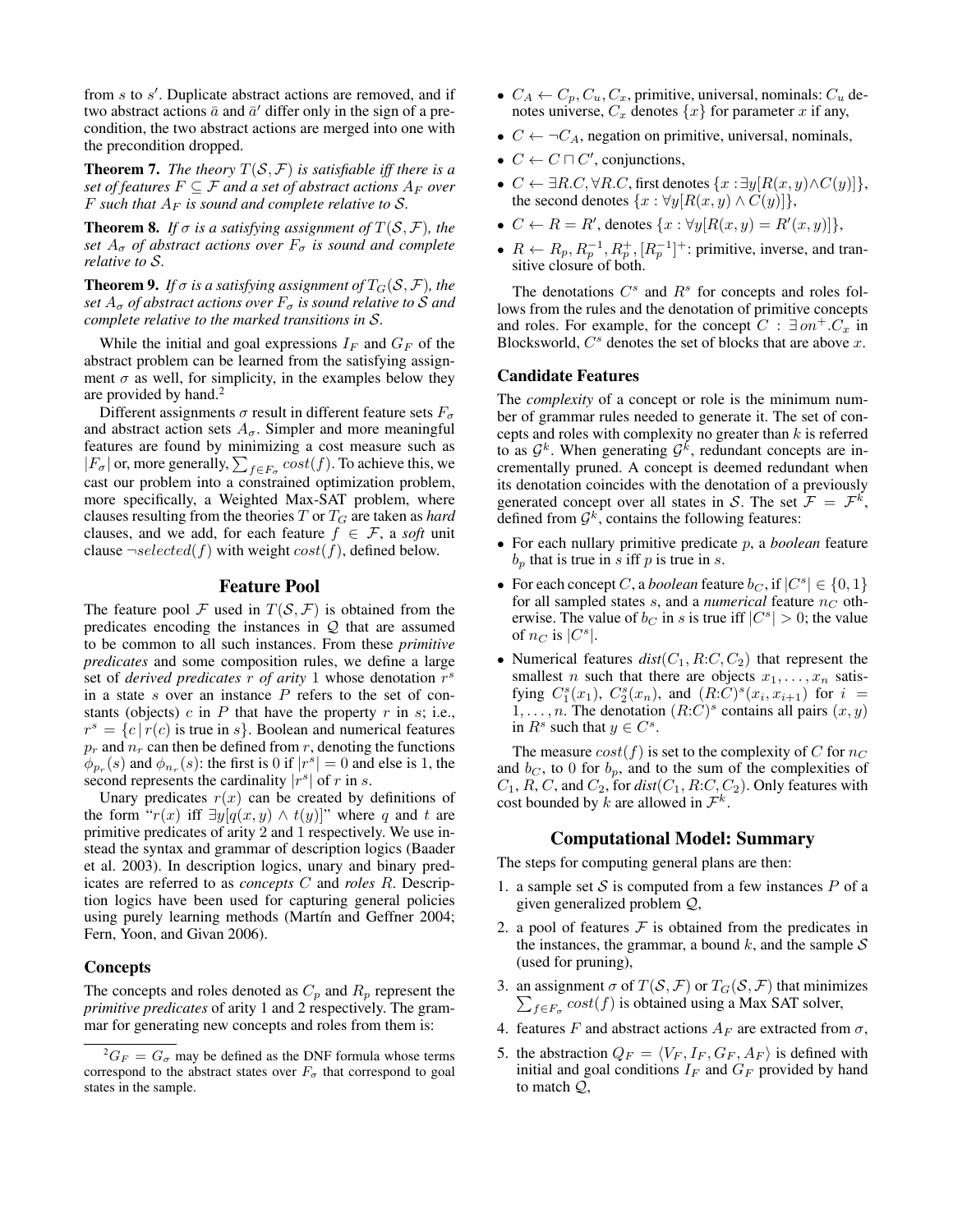6. the FOND problem  $Q_F^+$ , constructed automatically from  $Q_F$ , is solved with an off-the-shelf FOND planner.

The policy  $\pi$  that results from the last step deals with propositional symbols that correspond to atoms  $p$  and  $n = 0$ for boolean and numerical features  $p$  and  $n$  in  $F$ . When this policy is applied to an instance  $P$  of  $Q$ , the value of the features f is obtained from the functions  $\phi_f(s)$  that they denote. For example, if  $n = n_C$  for a concept  $\check{C}$ , then  $\phi_n(s) = |C^s|$ .

If we write  $A \models B$  to express that all the states that satisfy A, satisfy B, the formal guarantees can be expressed as:

**Theorem 10.** If the abstract actions  $A_F$  that are sound rela*tive to the sample set* S *are sound, then a policy* π *that solves* Q + F *is guaranteed to solve all instances* P *of* Q *with initial and goal situations* I *and* G *such that*  $I \models I_F$  *and*  $G_F \models G$ *.* 

#### Experimental Results

We evaluate the computational model on four generalized problems  $Q$ . For each  $Q$ , we select a few "training" instances  $P$  in  $Q$  by hand, from which the sample sets  $S$  are drawn. S is constructed by collecting the first m states generated by a breadth-first search, along with the states generated in an *optimal* plan. The plans ensure that  $S$  contains some goal states and provide the state transitions that are marked as goal relevant when constructing the theory  $T_G(\mathcal{S}, \mathcal{F})$ , which is the one used in the experiments.  $\mathcal S$  is closed by fully expanding the states selected. The value of m is chosen so that the resulting number of transitions in  $S$ , which depends on the branching factor, is around 500. The bound k for  $\mathcal{F} = \mathcal{F}^k$  is set to 8. Distance features dist are used only in the last problem. The Weighted-Max Solver is Open-WBO (Martins, Manquinho, and Lynce 2014) and the FOND planner is SAT-FOND (Geffner and Geffner 2018). The translation from  $Q_F^{\dagger}$  to  $Q_F^{\dagger}$  is very fast, in the order of 0.01 seconds in all cases. The whole computational pipeline summarized by the steps 1–6 above is processed on Intel Xeon E5-2660 CPUs with time and memory cutoffs of 1h and 32GB. Table 1 summarizes the relevant data for the problems, including the size of the CNF encodings corresponding to the theories  $T$  and  $T_G$ .

Clearing a block.  $Q_{clear}$  contains the Blocksworld instances with goals of the form  $clear(x)$  and stack/unstack actions. The primitive predicates, i.e., those appearing in the instances P of  $\mathcal{Q}_{clear}$ , are  $on(\cdot, \cdot)$ ,  $clear(\cdot)$ ,  $ontable(\cdot)$ ,  $holding(\cdot)$ , and  $handempty$ . For this problem, a single training instance  $P$  with 5 blocks suffices to learn an abstract model from which a general plan is computed. The set of features F learned from the theory  $T_G$  is:

- $H : holding$  (whether some block is being held),
- X : holding  $\Box C_x$  (whether block x is being held),
- $n(x)$ :  $\exists on^+.C_x$ , (number of blocks above block x).

The set  $A_F$  of abstract actions learned is:<sup>3</sup>

– put-aside =  $\langle \neg X, H; \neg H \rangle$ ,

 $-pick\text{-}above-x = \langle \neg X, \neg H, n(x) > 0; H, n(x)\rangle.$ 

The abstraction  $Q_F = \langle V_F , I_F , G_F , A_F \rangle$  for  $\mathcal{Q}_{clear}$  is set with  $I_F = \{\neg H, \neg X, n(x) > 0\}$  and  $G_F = \{n(x) = 0\}.$ As mentioned above, since no action increments the variable  $n(x)$ , the strong-cyclic solutions of  $Q'_F$  solve  $\mathcal{Q}_{clear}$ . One such policy is found with the FOND planner in 0.46 seconds. The plan implements a loop that applies the pick-above- $x$ action followed by put-aside, until  $x$  becomes clear.

Stacking two blocks.  $Q_{on}$  consists of Blocksworld instances with goals of the form  $on(x, y)$ , and initial situations where the blocks x and y are in *different towers*. The primitive predicates are the same as in  $Q_{clear}$ . Three training instances are used to learn  $F$  from  $T_G$ ;  $F$  contains the boolean features  $E$ ,  $X$  and  $G$ , for the gripper being empty, the block x being held, and x being on block  $y$ , and the numerical features  $n(x)$  and  $n(y)$  that count the number of blocks above x and y respectively. The learned set of actions  $A_F$  is:

- pick-ab- $x = \langle E, \neg X, \neg G, n(x) \rangle 0, n(y) \rangle 0; \neg E, n(x)\downarrow\rangle,$
- pick-ab- $y = \langle E, \neg X, \neg G, n(x) = 0, n(y) \rangle$ ;  $\neg E, n(y)\downarrow$ ,
- put-aside-1 =  $\langle \neg E, \neg X, \neg G, n(x) = 0; E \rangle$ ,
- put-aside-2 =  $\langle \neg E, \neg X, \neg G, n(x) > 0, n(y) > 0; E \rangle$ ,
- $-pick-x = \langle E, \neg X, \neg G, n(x) = 0, n(y) = 0; \neg E, X \rangle,$
- put-x-aside  $=\langle\neg E, X, \neg G, n(x) = 0, n(y) > 0; E, \neg X\rangle$ ,
- $-$  put-x-on- $y = \langle \neg E, X, \neg G, n(x) = 0, n(y) = 0; E, \neg X,$  $G, n(y) \uparrow$ .

The abstraction  $Q_F$  with  $I_F = \{E, \neg X, \neg G, n(x) > 0,$  $n(y) > 0$  and  $G_F = \{G\}$  is translated into the FOND problem  $Q_F^+$  which is then solved by the planner in 7.56 seconds. The resulting policy solves the generalized problem  $Q_{on}$ : it implements a loop to clear block  $x$ , followed by a loop to clear block y, picking then x and placing it on y.

**Gripper.**  $Q_{gripper}$  involves a robot with grippers whose goal is to move a number of balls from one room into a target room  $x$ . Each gripper may carry one ball at a time. The STRIPS predicates are  $at-robby(l)$ ,  $at-ball(b, l)$ ,  $free(g)$ ,  $carry(b, g)$  that denote, respectively, whether the robot (the ball) is at location  $l$ , whether gripper  $g$  is free, and whether gripper  $g$  carries ball  $b$ , plus unary type predicates  $room$ , ball, and gripper.

Pipeline 1–6 is fed with two instances P from  $Q_{gripper}$ with two rooms each, one with 4 balls and the other with 5. The set of features that is learned from the theory  $T_G$  is:

- $X : at\_robby \sqcap C_x$  (whether robby is in target room),
- B :  $\exists$  at.¬ $C_x$ | (number of balls not in target room),
- C :  $\exists carry.C_u$  (number of balls carried),
- $G$  :  $|free|$  (number of empty grippers).

The set of abstract actions  $A_F$  that is learned is:

- drop-ball-at- $x = \langle C > 0, X; C \downarrow, G \uparrow \rangle$ ,
- move-to-x-half-loaded =  $\langle \neg X, B = 0, C > 0, G > 0; X \rangle$ ,
- move-to-x-fully-loaded =  $\langle \neg X, C \rangle$  0,  $G = 0; X \rangle$ ,

<sup>&</sup>lt;sup>3</sup> Feature and action names are provided to make their meaning explicit; the meaning follows from their syntactic form.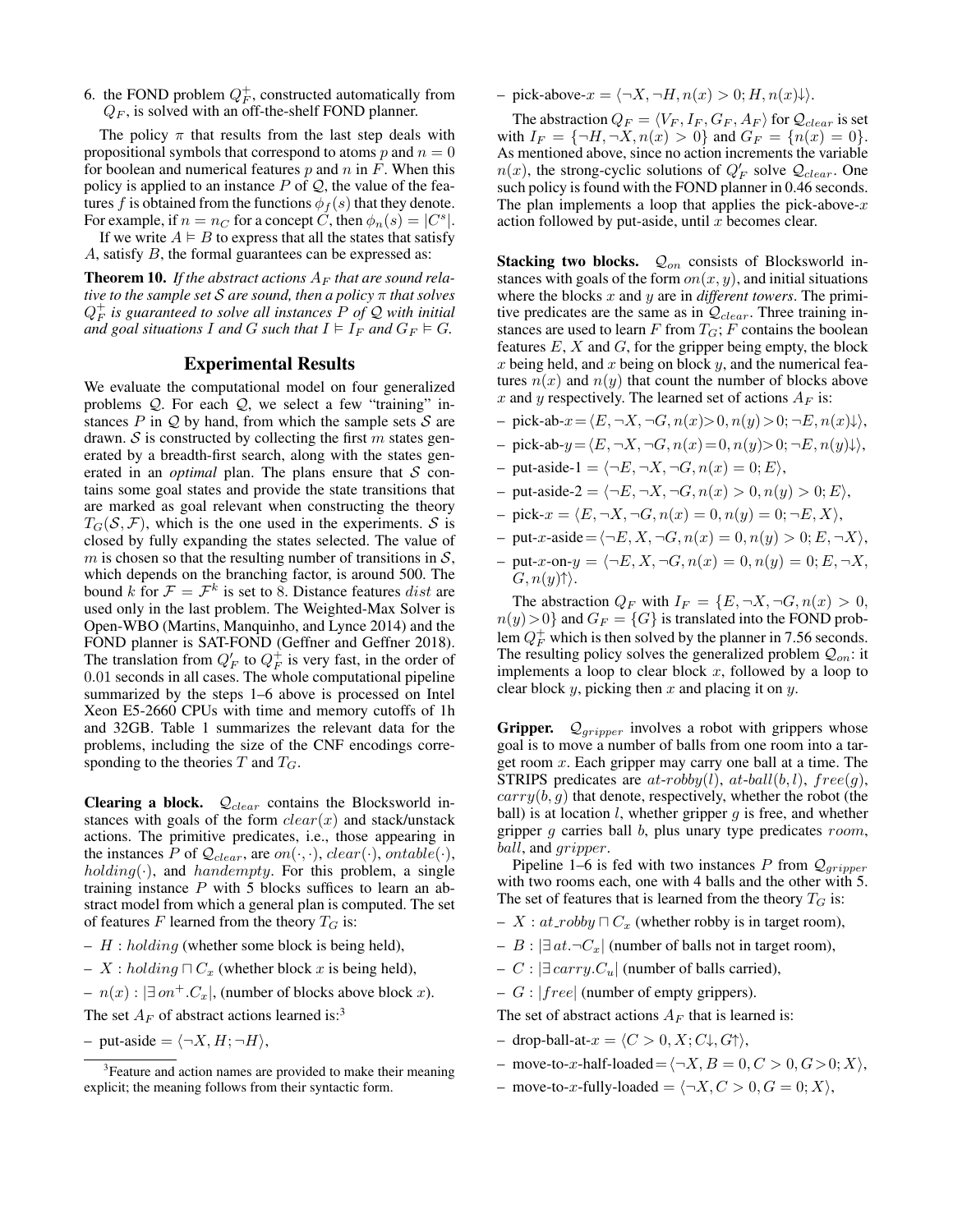|                         |       |     |              | $T(S, \mathcal{F})$ |       | $T_G(\mathcal{S},\mathcal{F})$ |      |               |   |         |                   |         |
|-------------------------|-------|-----|--------------|---------------------|-------|--------------------------------|------|---------------|---|---------|-------------------|---------|
|                         | $\,n$ | S   | $\mathcal F$ | np                  | nc    | np                             | nc   | $t_{\rm SAT}$ | F | $ A_F $ | $t_{\text{FOND}}$ | $ \pi $ |
| $\mathcal{Q}_{clear}$   |       | 927 | 322          | 535K                | 59.6M | 7.7K                           | 767K | 0.01          | 3 |         | 0.46              |         |
| $\mathcal{Q}_{on}$      | 3     | 420 | 657          | 128K                | 25.8M | 18.3K                          | 3.3M | 0.02          | 5 |         | 7.56              | 12      |
| $\mathcal{Q}_{gripper}$ |       | 403 | 130          | 93K                 | 4.7M  | 8.1K                           | 358K | 0.01          | 4 |         | 171.92            | -14     |
| $\mathcal{Q}_{reward}$  |       | 568 | 280          | 184K                | 11.9M | 15.9K                          | 1.2M | 0.01          |   |         | 1.36              |         |

Table 1: Results: n is number of training instances P,  $|S|$  is number of transitions in S,  $|\mathcal{F}|$  is size of feature pool, np and nc are numbers of propositions and clauses in  $T(S, \mathcal{F})$  and  $T_G(S, \mathcal{F})$ ,  $t_{SAT}$  is time for SAT solver on  $T_G$ ,  $|F|$  and  $|A_F|$  are number of selected features and abstract actions,  $t_{FOND}$  is time for planner, and  $|\pi|$  is size of the resulting policy. Times in seconds.

- pick-ball-not-in- $x = \langle \neg X, B \rangle > 0, G \rangle$ ,  $B\downarrow$ ,  $G\downarrow$ ,  $C\uparrow$ ),
- leave- $x = \langle X, C = 0, G > 0; \neg X \rangle$ .

The abstraction  $Q_F$  with  $I_F = \{B > 0, \neg X, G > 0, C = 0\}$ and  $G_F = \{B = 0, C = 0\}$  is translated into  $Q_F^+$  which is solved by the planner in 171.92 seconds. The resulting policy provably solves  $\mathcal{Q}_{gripper}$ , meaning that it works for any number of grippers and balls.

**Collecting rewards.**  $Q_{reward}$  contains instances where an agent needs to navigate a rectangular grid to pick up rewards spread on the grid while avoiding *blocked* cells. This is a variation of an example by Garnelo, Arulkumaran, and Shanahan (2016). The STRIPS instances have the primitive predicates  $reward(\cdot), at(\cdot), blocked(\cdot)$  and  $adjacent(\cdot, \cdot)$ that denote the position of the rewards, of the agent, of the blocked cells, and the grid topology respectively. Pipeline 1–6 is fed with two instances of the problem of sizes  $4 \times 4$ and  $5\times 5$ , and having different distributions of blocked cells and rewards. Two numerical features are learned:

- $R : |reward|$  (number of remaining rewards),
- $D:dist(at, adjacent; \neg blocked, reward)$  (distance from current cell to closest cell with reward, traversing adjacent, unblocked cells only).

The learned set of abstract actions is:

- collect-reward =  $\langle D = 0, R > 0; R \downarrow, D \uparrow \rangle$ ,
- move-to-closest-reward =  $\langle R > 0, D > 0; D \rangle$ .

The resulting abstraction  $Q_F$  with  $I_F = \{R > 0, D > 0\}$ and  $G_F = \{R = 0\}$  is translated into  $Q_F^+$  which is solved by the planner in 1.36 seconds. The policy moves the agent one step at a time towards the uncollected reward that is closest, as measured by the numerical feature D. Once the reward is reached, the reward is consumed, and the process repeats until there are no more rewards to be collected.

## **Discussion**

The computational bottleneck of the approach is in the size of the SAT theories used to derive the features and the actions. This is the reason why we have chosen to use the more compact theories  $T_G$  in the experiments. Additional ideas, however, are required to improve scalability and to make the computational model captured by steps 1–6 more robust.

From the point of view of expressivity, it is not clear how restrictive is the assumption that the features can be obtained from a pool of features defined from the primitive predicates and a general grammar. A relevant argument made by Bonet and Geffner (2018) is that generalized problems over domains with bounded width (Lipovetzky and Geffner 2012) have compact policies in terms of features  $f$  whose value  $\phi_f(s)$  can be computed in polynomial time for any state s. It is an open question whether such features are captured by the proposed grammar, or a suitable variation. The feature language, however, seems adequate for dealing with arbitrary goals, once *goal predicates* are added to the set of primitive predicates. Goal predicates are "copies"  $p<sub>G</sub>$  of the primitive predicates  $p$  that appear in the goal, and have fixed interpretation<sup>4</sup> (Martín and Geffner 2004).

Finally, our formulation can be extended to handle nondeterministic actions. For this, it is sufficient to replace the formula (3) that links  $D_1$  and  $D_2$  atoms with a formula asserting that, if two states s and t are indistinguishable (i.e.,  $\neg D_1(s, t)$ , then for each action a in s, there is an action b in t such that the set of transitions  $(t, b, t')$  generated by b in t cannot be distinguished from the set of transitions  $(s, a, s')$ generated by  $\alpha$  in  $s$ . For this, transitions  $(s, s')$  in the sample would need to be tagged with the actions that generated them as  $(s, a, s')$ .

# Summary and Future Work

We have introduced a scheme for computing general plans that mixes learning and planning: a *learner* infers an abstraction made up of features and abstract actions by enforcing soundness and completeness over the samples, and a *planner* uses the abstraction, suitably transformed, to compute general plans. The number of samples required for obtaining correct general plans is small, as the learner does not have to produce plans; it just has to learn the relevant features for the planner to track. Unlike purely learning approaches, the features and the policies are transparent, and the scope and correctness of the resulting general plans can be assessed.

There is an interesting relation between sound and complete abstractions, on the one hand, and the ideas of dimensionality reduction and embeddings in machine learning, on the other (Hamilton, Ying, and Leskovec 2017). Sound

<sup>&</sup>lt;sup>4</sup>If  $p$  is a primitive predicate that appears in the goal, for any state s and tuple  $\bar{u}$  of objects,  $s \vDash p_G(\bar{u})$  iff  $p(\bar{u})$  holds in the goal.